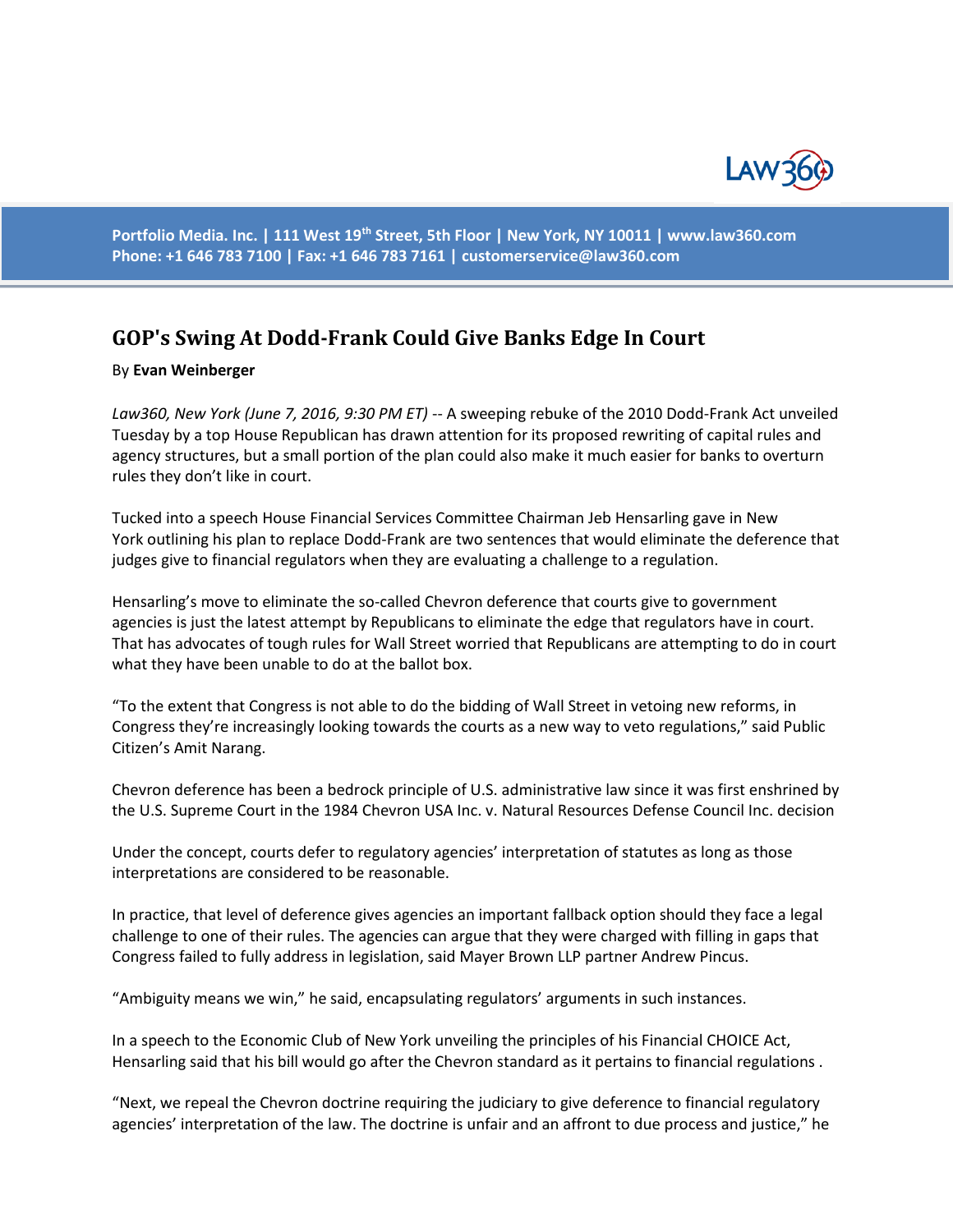said in the speech, according to prepared remarks.

The text of the legislation was not yet available Tuesday.

Hensarling is not the first Republican to take aim at the Chevron doctrine, nor is he likely to be the last.

Last month, Senate Republicans attempted to tackle courts' deference to the U.S. Department of Homeland Security with an amendment to a DHS appropriations bill, but ultimately declined to attach it to the funding legislation.

The House Judiciary Committee on Wednesday is set to engage in a markup of the Separation of Powers Restoration Act of 2016, a bill that would eliminate Chevron deference for all federal agencies and require courts to undertake a review of an agency's interpretation of law when reviewing a regulation.

Similar legislation has been introduced in the Senate, which if passed would mean that environmental, labor, financial and other regulators would have more difficulty defending their rules in court.

Backers of such moves say there are both principled as well as political reasons for attacking the Chevron standard.

"It would be silly to think there are not politics in play," said William Yeatman of the conservative Competitive Enterprise Institute.

The effort came after President Barack Obama made clear that he intended to use the regulatory agencies to advance climate, financial and other legislative agendas when he was elected to a second term in 2012, while still facing a Republican Congress, Yeatman said.

"Certainly, the very in-your-face rhetoric of President Obama after winning a second term ... I think that raised a lot of eyebrows," he said.

But there are more principled reasons for wanting to eliminate Chevron deference, Yeatman said.

Regulatory agencies have amassed more and more power over the years and have been able to work, in some cases, without effective oversight from Congress, he said.

Giving the courts more reason to be skeptical of those agencies would help keep them in check, Yeatman added.

"There are definitely constitutional concerns," he said.

However, even if the legislation proposed by Hensarling and other Republicans could get signed into law, removing the deference may not have the effect that supporters hope.

For one, there are other theories that courts could use to back regulatory agencies, said Jonathan Entin, a professor at Case Western Reserve University School of Law.

And second, because the Chevron doctrine is intended to plug gaps in legislation that regulators fill in, unless Congress actively plugs all of those gaps, courts will in some way have to defer to the agencies, Entin said.